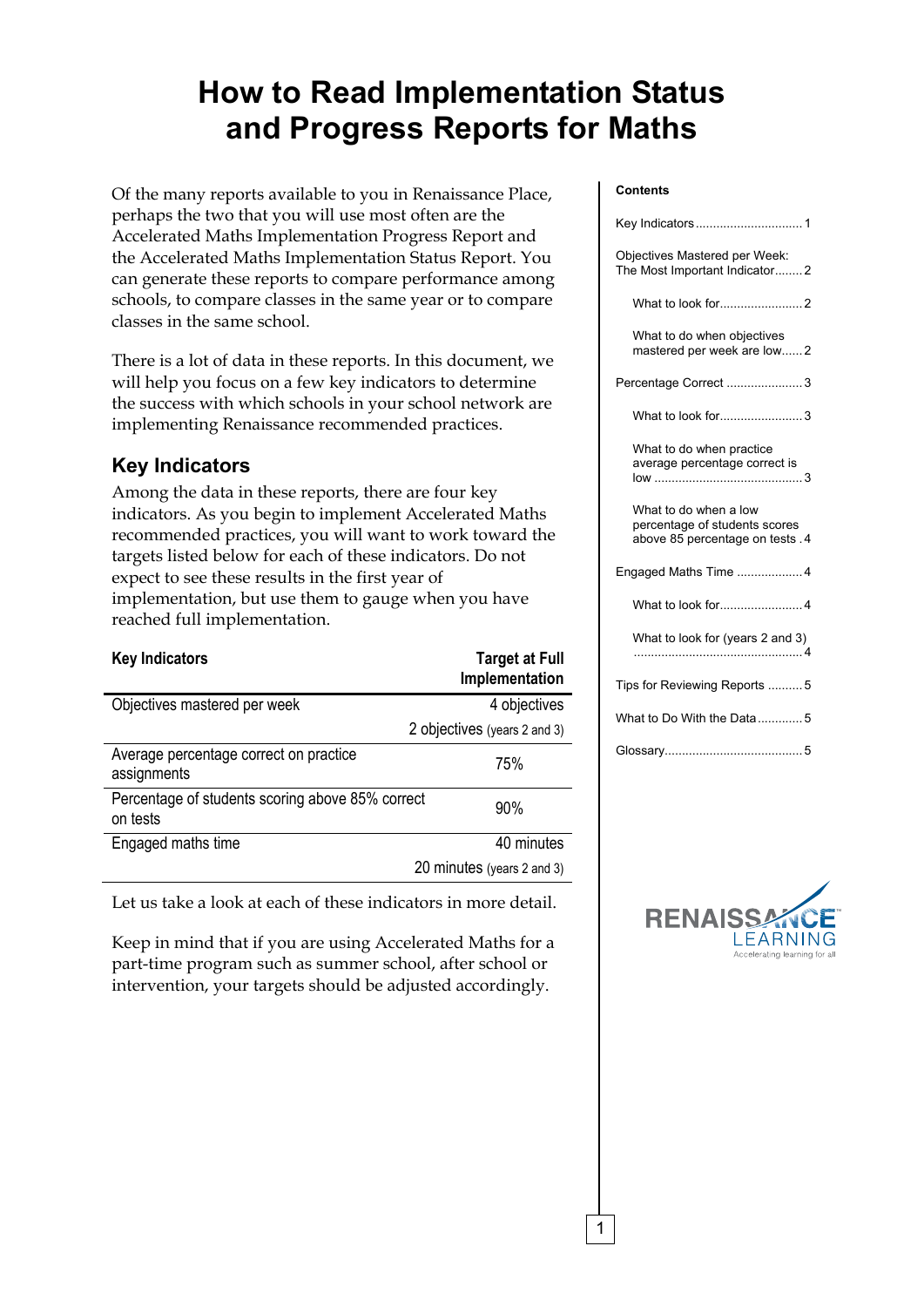## **Objectives Mastered per Week: The Most Important Indicator**

Objectives mastered per week are a measure of the quantity of student maths work. They indicate whether students are mastering the recommended number of objectives.

### **What to look for**

We recommend that students master 4 objectives per week (or 2 objectives per week for students in years 2 and 3).

#### **What to do when objectives mastered per week are low**

While we hope that students will complete the recommended number of objectives per week, it is important to encourage students to work at their own pace. Naturally, some students will work more quickly than others.

The pace at which students master objectives fluctuates during the year as the level of challenge changes. Some objectives are easier to master than others. Personal circumstances, such as illness, can also affect student work pace.

If a particular class is working at a slow pace, it may be that students are practising without adequate instruction beforehand or are working with objectives that are too difficult. Encourage teachers to assign objectives from lower and higher libraries as needed, provide both wholegroup and small-group teaching, and use the Status of the Class Report to determine when students are ready for more work.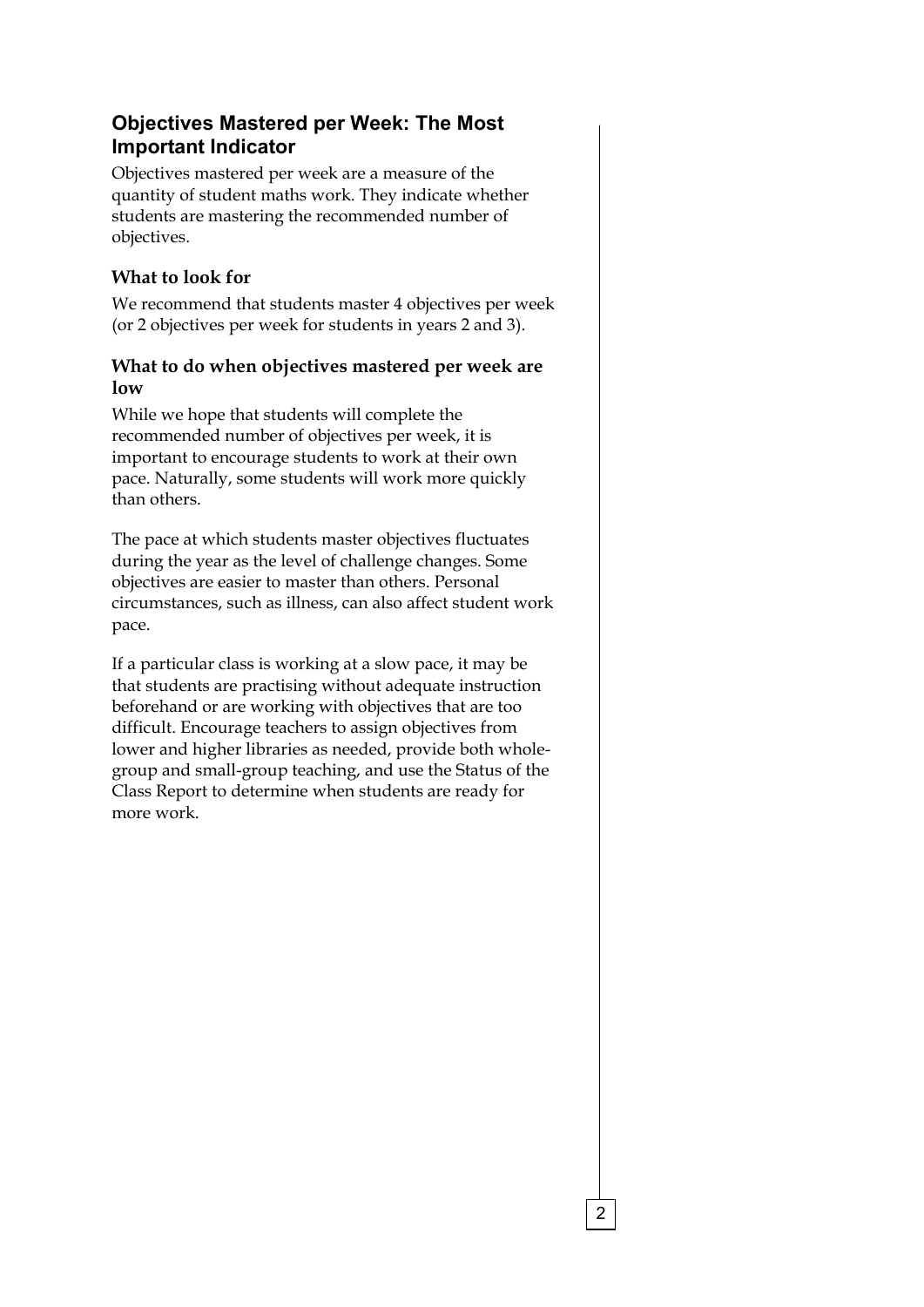## **Percentage Correct**

Percentage correct indicates the quality of student maths practice by showing how well students are scoring on Accelerated Maths assignments.

#### **What to look for**

We look at percentage correct in two ways:

**1. The average percentage correct on practice assignments**. You will find this data on the Maths Implementation Status Report, but not the Maths Implementation Progress Report. The Average % Correct scores should be viewed in conjunction with the % Students At/Above 75% scores. Aim for at least 75 percentage in the Average % Correct column and 90 percentage in the Students At/Above 75% column.

Remember, if the Average % Correct for a group of students is 75 percentage, many students may be scoring below 75 percentage. Set a target for a school average that is higher than 75 percentage. Students who maintain a higher average, such as 90 percentage, show greater growth in maths skills.

**2. The percentage of students scoring above 85 percentage correct on tests**. When recommended practices are fully implemented, at least 90 percentage of students should score above 85 percentage correct on tests.

#### **What to do when practice average percentage correct is low**

Students who score low on practice assignments may not be receiving enough instruction before practising. Are teachers providing group teaching on key concepts before assigning practice?

What are some other possible reasons for low percentage correct on practice assignments? Some students may be:

- Struggling with basic maths facts
- Rushing to complete assignments
- Having difficulty with a particular content area, such as fractions
- Working in the wrong library (e.g., lacking prerequisite skills for the objectives in the library)

Encourage teachers to work closely with struggling students to determine the cause for low practice scores.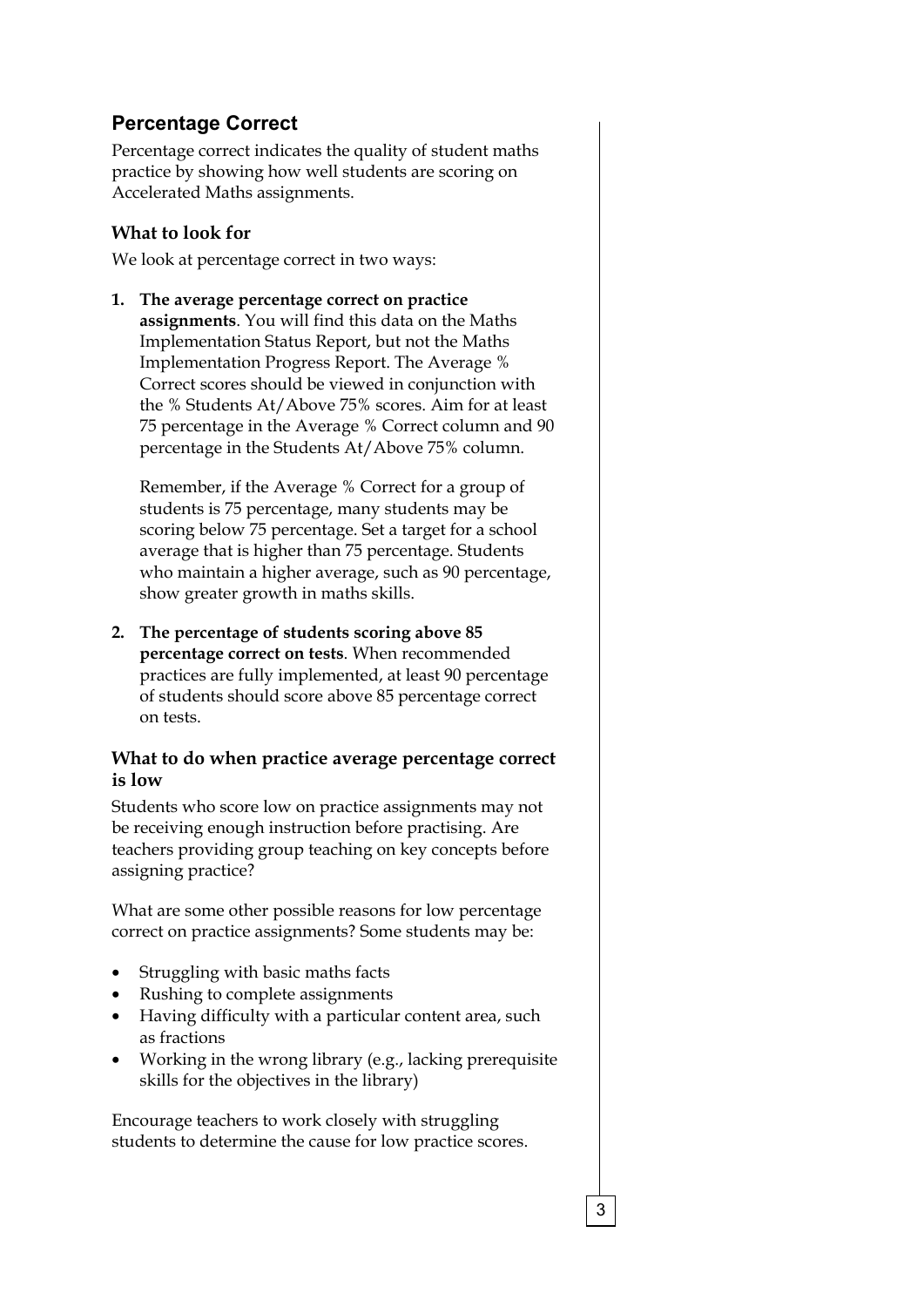#### **What to do when a low percentage of students scores above 85 percentage on tests**

If the percentage of students who scores above 85 percentage on tests is low, students may be struggling with some of the same difficulties outlined for low practice scores. In addition, some students might be getting too much help on practice assignments, so they score poorly on tests. Others might suffer from test anxiety.

Talk with teachers. Are they providing regular instruction on key concepts? Do they need to provide small-group instruction for students who struggle with a particular content area?

## **Engaged Maths Time**

Engaged maths time is a measure that combines the quality and quantity of student maths practice. This measurement provides teachers with information regarding how actively engaged students are during maths practice time. For each student, engaged maths time is calculated by multiplying the number of objectives mastered during the reporting period by 50 minutes, and then dividing by the number of teaching days in the reporting period. The allotted average time to master an objective is 50 minutes.

### **What to look for**

The ideal engaged maths time is 40 minutes. This is based on the recommendation of mastering 4 objectives per week, at 50 minutes per objective. A student will need 200 minutes per week to master four objectives, or 40 minutes per day in a five-day school week. If students have an engaged time higher than 40 minutes, they are mastering more objectives than expected during the reporting period. If students have a lower engaged time, they are mastering fewer objectives than expected during the reporting period.

### **What to look for (years 2 and 3)**

The ideal engaged maths time is 20 minutes. This is based on the recommendation of mastering 2 objectives per week, at 50 minutes per objective. A student will need 100 minutes per week to master two objectives, or 20 minutes per day in a five-day school week. If students have an engaged time higher than 20 minutes, they are mastering more objectives than expected during the reporting period. If students have a lower engaged time, they are mastering fewer objectives than expected during the reporting period.